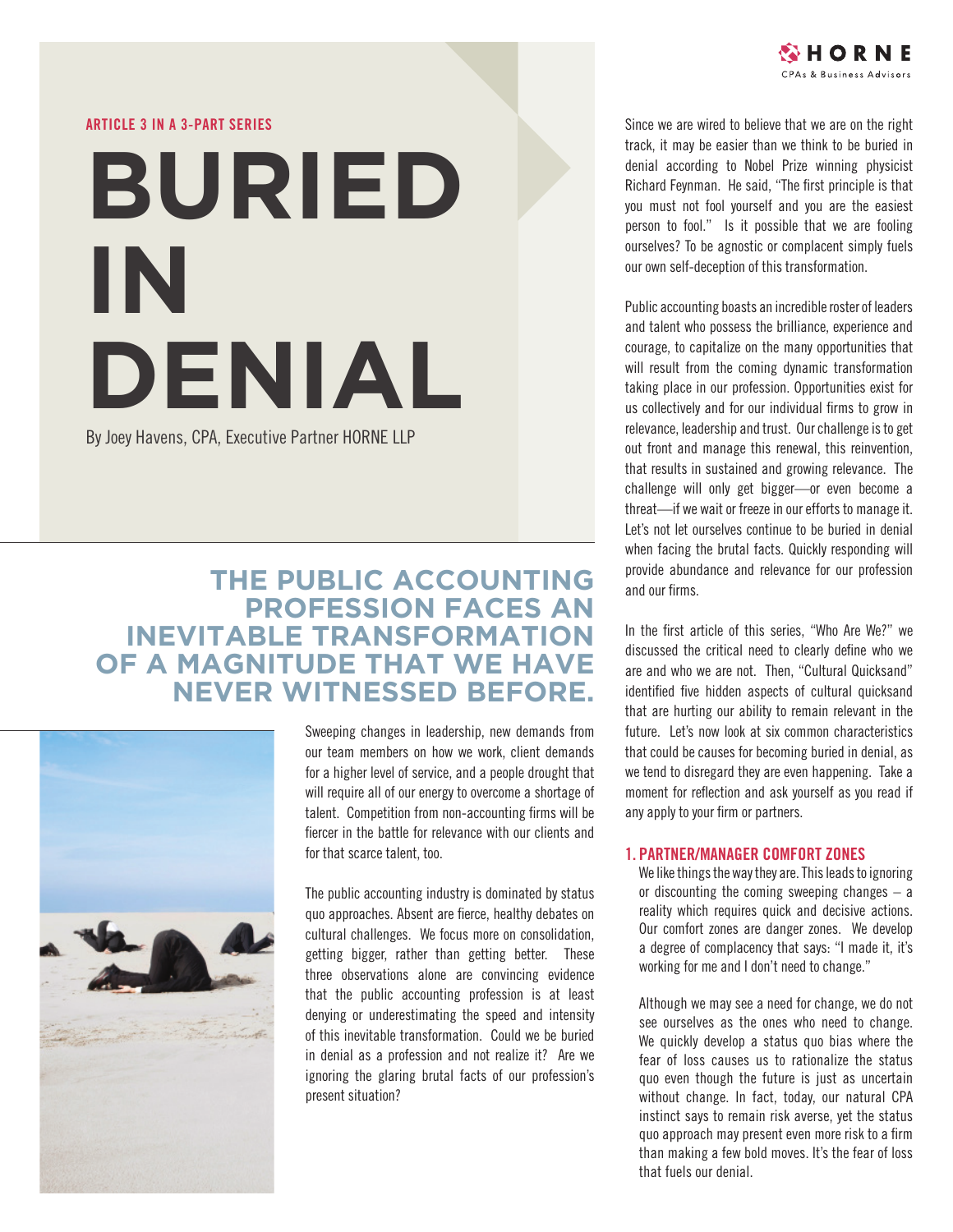**WE TEND TO OVERESTIMATE THE EXTENT OF SHARED VIEWS, VISION AND BELIEFS. WE ACCEPT THINGS WITHOUT QUESTION AS LONG AS THEY DON'T CHANGE OUR WORLD.**

#### **2. ARTIFICIAL HARMONY**

We tend to overestimate the extent of shared views, vision and beliefs. We accept things without question as long as they don't change our world or affect us personally. Our profession has been a very "nice" culture where conflict avoidance is fairly prevalent and most often the norm.

Confirmation bias, seeking out others who share our opinions, creeps into our behaviors. Selective recall rears its head as we remember only the facts that support our point of view. We tend to quickly accept facts or opinions that support us while we might be very wary or even hostile to contrary facts or opinions. In fact, we can even become "guilt vampires," the type that give tacit approval yet never engage in the new initiatives. There is an inherent pressure to agree with others in our team-based cultures. We are buried in denial because we do not provide enough healthy challenge to each other's views and beliefs.

#### **3. OVERCONFIDENCE**

Our brains are wired to make us confident about our decisions. This overconfidence often leads to a self-serving bias. We tend to be overconfident in our abilities. For example, did you know that 94% of men rank themselves in the top half of all men in athletic ability? This phenomenon leads to being very overconfident in our ability to make accurate estimates, a skill that is necessary for our business and vital to our clients and investors. This same self-serving bias leads to our denial of the degree of change we need to be making during this transformation. Our overconfidence causes us to underestimate the effects of the transformation itself on all our firms.

#### **4. HERDING INSTINCT**

We would rather fail as a group than be seen as an outlier who did something foolish. We assume that there is less risk of failure based on what everyone else is doing rather than making some bold decisions about an uncertain future. Our profession is too often labeled a "fast follower" versus pioneer or innovator. A good diagnosis might show we remain the "cobbler's children" in terms of how we operate internally, yet we advise the best public organizations about innovation, people preparedness and forward-thinking solutions.

Our profession has simply followed innovation too often, especially in the management of our own firms. The tendency has been to copy competitors rather than bringing new bold ideas to bear. Many clients still find little distinction among us other than size. Are we buried in denial just like the rest of the herd?

#### **5. DESIRE AND BELIEF**

Since we have the desire to change and to increase our relevance, we feel we are on target. Good intentions are simply not enough. It's not what we know that counts, it's what we do with what we know that makes a difference. Are we buried in denial thinking the knowledge and desire to change is enough? Have good intentions buried our minds to what bold decisions we need to make? To simply have faith or a belief without works leads us nowhere.

#### **6. VESTED ANCHORING**

We are anchored to our past successes. As dangerous as that is today, our firms are anchored to how we have always performed and succeeded. We expect clients to retain us based on long-term relationships, yet today they are looking for deep insight and unrivaled expertise to plot out solutions to the uncertainty ahead. Have we effectively moved from simply being historians?

Most CPAs are great at identifying risks of new strategies or new services. Just suggest a new strategy in a partner meeting and listen to how much discussion occurs around the risk of this new strategy. How does the discussion of risk for a new strategy compare to the discussion of risk with the status quo? Do we adequately gauge the lost value of not doing something?

In the interest of transparency, we are also solidly anchored to the past due to common business models, the ones that have vested our leadership and partners in buy outs and deferred compensation arrangements based on indicators of past success. The fear of loss with a new business model anchors us to the status quo. Does our vesting in present business models have our firms buried in denial?